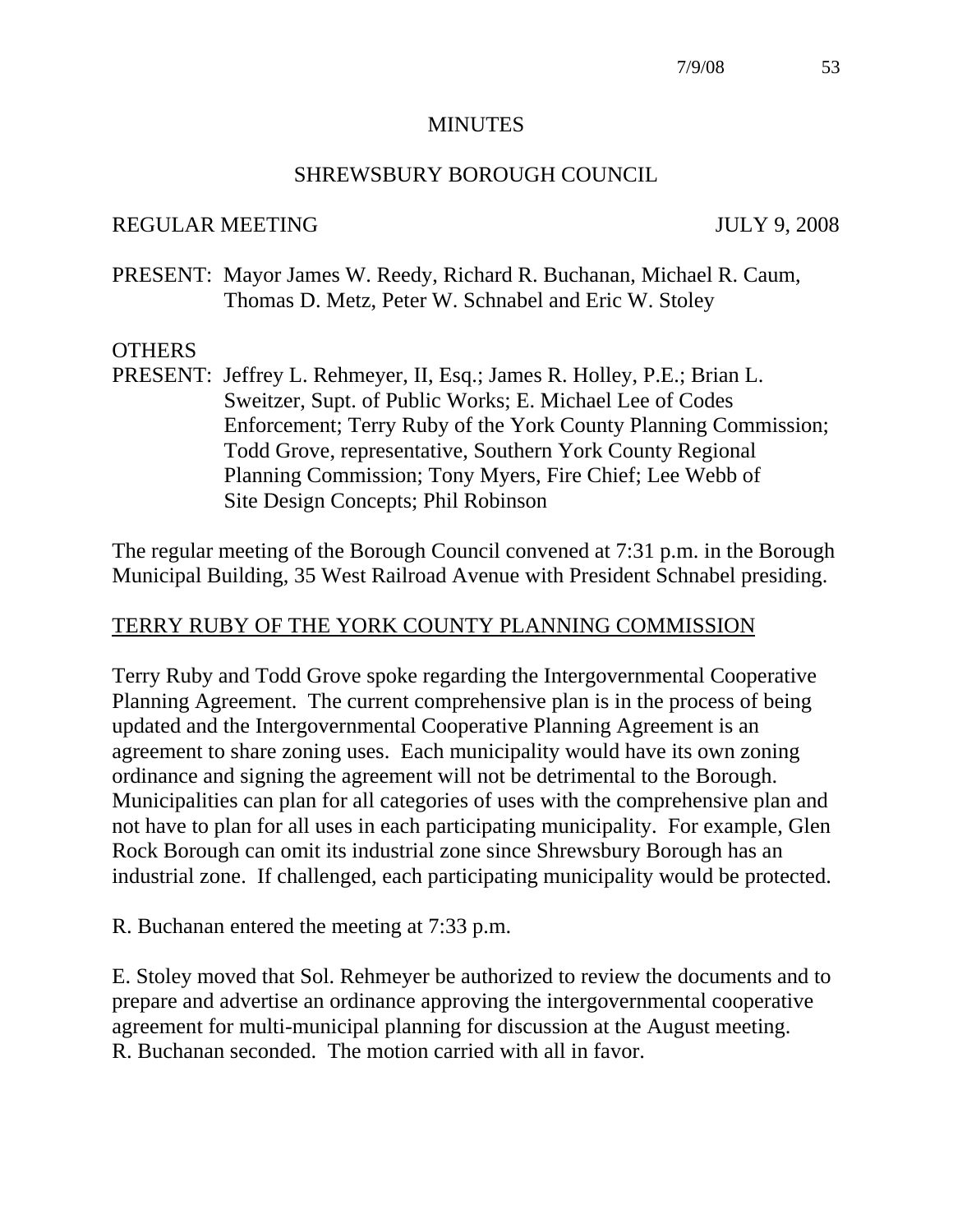# **CITIZEN'S COMMENTS**

# **APPROVAL OF MINUTES**

M. Caum moved to approve the minutes of the June 11 meeting. T. Metz seconded. The motion carried with all in favor.

# **APPROVAL OF EXPENDITURES AND REPORT OF ACCOUNTS**

The May expenditures and report of accounts will be approved next month.

# **BILL LIST**

The bill list for June was presented: General account: check numbers 8988 thru 9049; Water account: check numbers 4023 thru 4035; Sewer account: check numbers 3869 thru 3888; Highway Aid account: check number 770.

- E. Stoley moved to approve the bill list for June.
- T. Metz seconded. The motion carried with all in favor.

# **SUBDIVISION AND LAND DEVELOPMENT BUSINESS**

Final Subdivision Plan for McKee/Gainer, Berkshire Drive, to move property line two feet for retaining wall

E. Stoley moved to approve the final subdivision plan for Mckee/Gainer.

R. Buchanan seconded. The motion carried with all in favor.

E. Stoley moved to approve the signing of the DEP Non Building Waiver since there will be no new sewage facilities.

R. Buchanan seconded. The motion carried with all in favor.

# **Southern Regional Police Report** – Richard R. Buchanan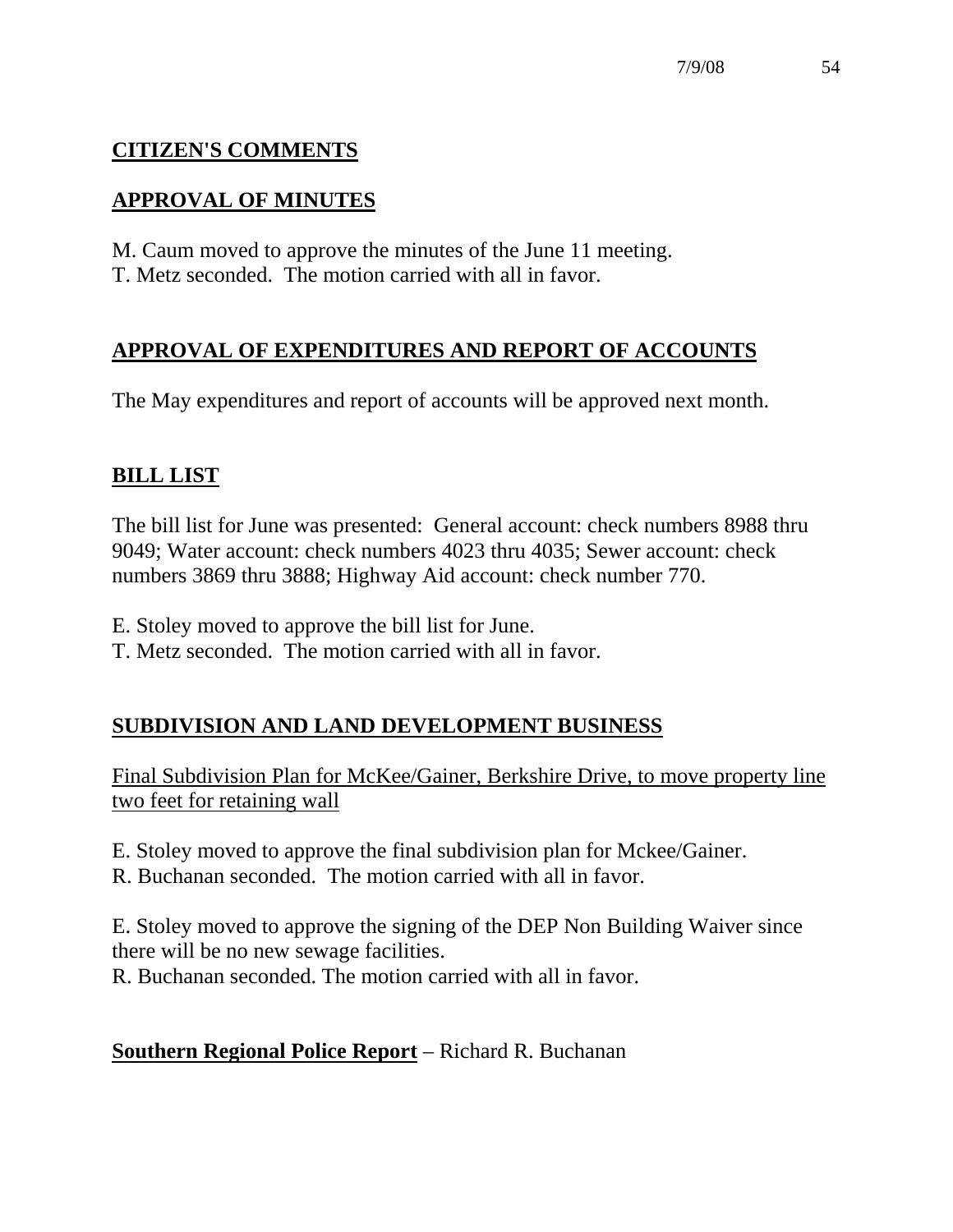There was no meeting on July 2 because of the carnival. Buck reported the lottery wheel was not used at either carnival. There was another retail theft at Giant where the same officer injured by a vehicle previously was almost injured again the same way. There was a fatal accident at the square involving a motorcycle last week.

### **Codes Enforcement** – E. Michael Lee

### Sidewalk Specifications

Mike had a request about sidewalk replacement and there are no written specifications on file.

Eng. Holley was asked to work with Mike to prepare specifications for replacement of sidewalks. We should allow for replacement of existing brick sidewalks and to allow for new brick sidewalks. Tree roots should be cut out and removed.

#### Setback Modifications

Section 400.5 a) will be amended to read, "School bus shelters, telephone booths, and cornices, eaves, chimneys, steps, canopies, and similar extensions including porches, patios, and decks that are not roofed."

Section 400.5 c) will be added to allow uncovered porches and decks with a ten foot setback. A section should also be added that these structures cannot be placed over or interfere with sewer, stormwater, utility or other easements or swales without approval of the appropriate board.

Phil will pay the associated costs in connection with amending the Zoning Ordinance.

### **Water & Sewer** – Richard R. Buchanan

#### Aerial Photos

Aerial photos of the wellhead basins and new well site are finished. Many wellhead areas changed a lot over the past seven years.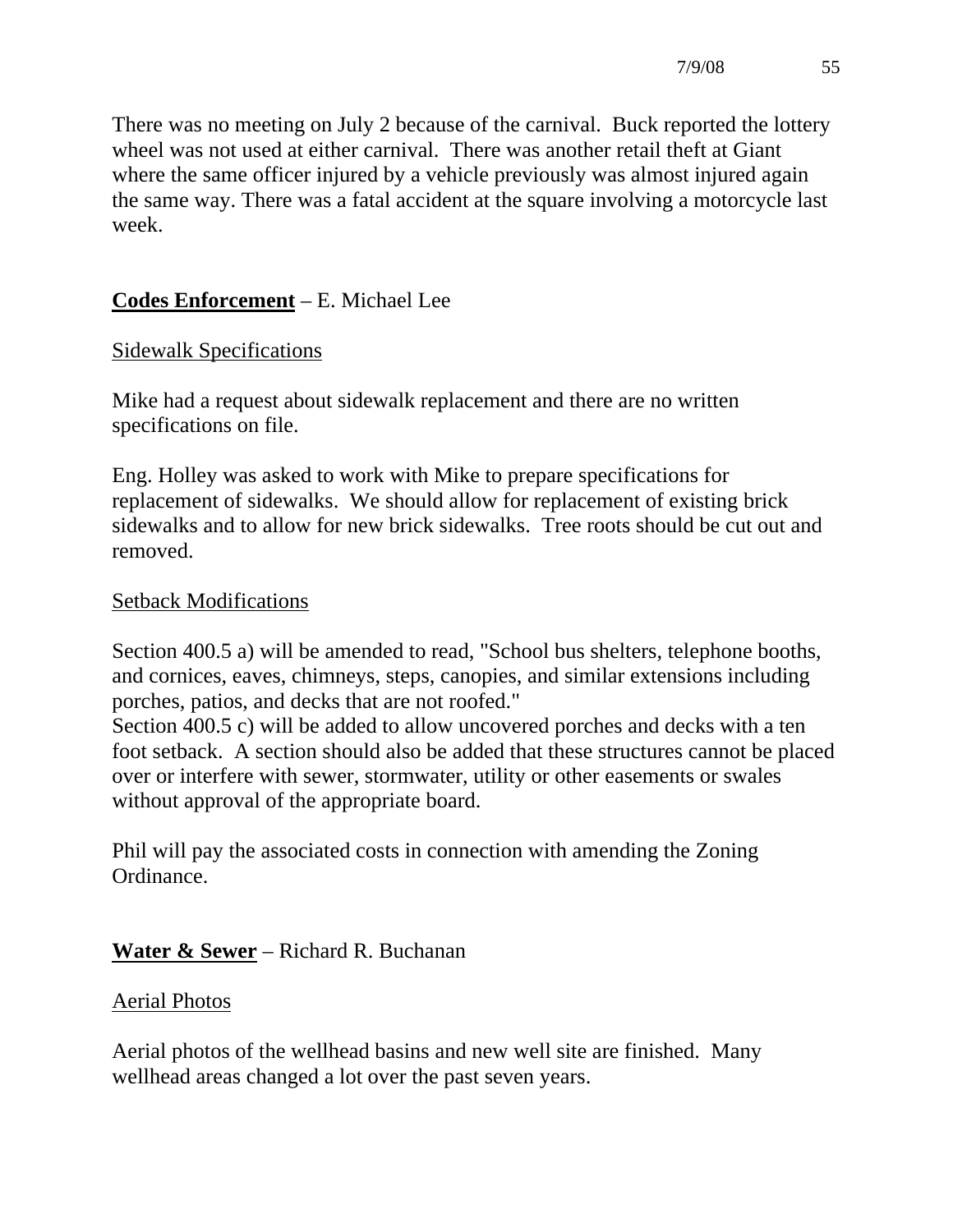# Sewer Project Proposal

| 1. Slip Line Replacement (Cloverdale Avenue to Stone Arch Road) |                   |  |
|-----------------------------------------------------------------|-------------------|--|
| $-10$ " Pipe (1018 feet @ \$58/ft.)                             | \$59,044          |  |
| $-12$ " Pipe (1116 feet @ \$75/ft.)                             | \$83,700          |  |
| - 8" Pipe (299 feet $@$ \$53/ft.)                               | \$15,847          |  |
|                                                                 |                   |  |
| Total                                                           | \$158,591         |  |
| <b>OR</b>                                                       |                   |  |
| <b>Excavate and Replace-Open Dig</b> (2433 feet $@$ \$100/ft.)  | \$243,300         |  |
| 2. Cured In Place Liner (Spot Repairs in Wet Areas)             |                   |  |
| 7 Repairs @ \$2000/repair                                       | \$14,000          |  |
|                                                                 |                   |  |
| 3. Manhole Replacement (3 manholes @ \$5000 each)               | \$15,000          |  |
| 4. Public Works Repairs (6 Repairs @ \$4000 each)               | \$24,000          |  |
| 1 Repair @ \$10,000(in the road)                                | \$10,000          |  |
| <b>Total Estimated Project Cost with Slip Lining</b>            | \$221,591         |  |
| <b>OR</b>                                                       |                   |  |
| <b>Total Estimated Project Cost with Dig Up</b>                 | \$306,300         |  |
|                                                                 |                   |  |
| <b>PLGT Sewer Revenue Account</b>                               | \$1.2 million     |  |
| 2007 Sewer Treatment Costs (New Freedom)                        | \$571,637         |  |
| 2007 Shrewsbury Sewer Flows                                     | 272,212,000       |  |
| gallons                                                         |                   |  |
| <b>Total Cost/Gallon of Sewer</b>                               | $$.002/G$ allon   |  |
| <b>Total Gallons of Infiltration Eliminated by</b>              |                   |  |
| 2007 Sewer Project Proposal (35GPM)                             | $72,000$ Gals/Day |  |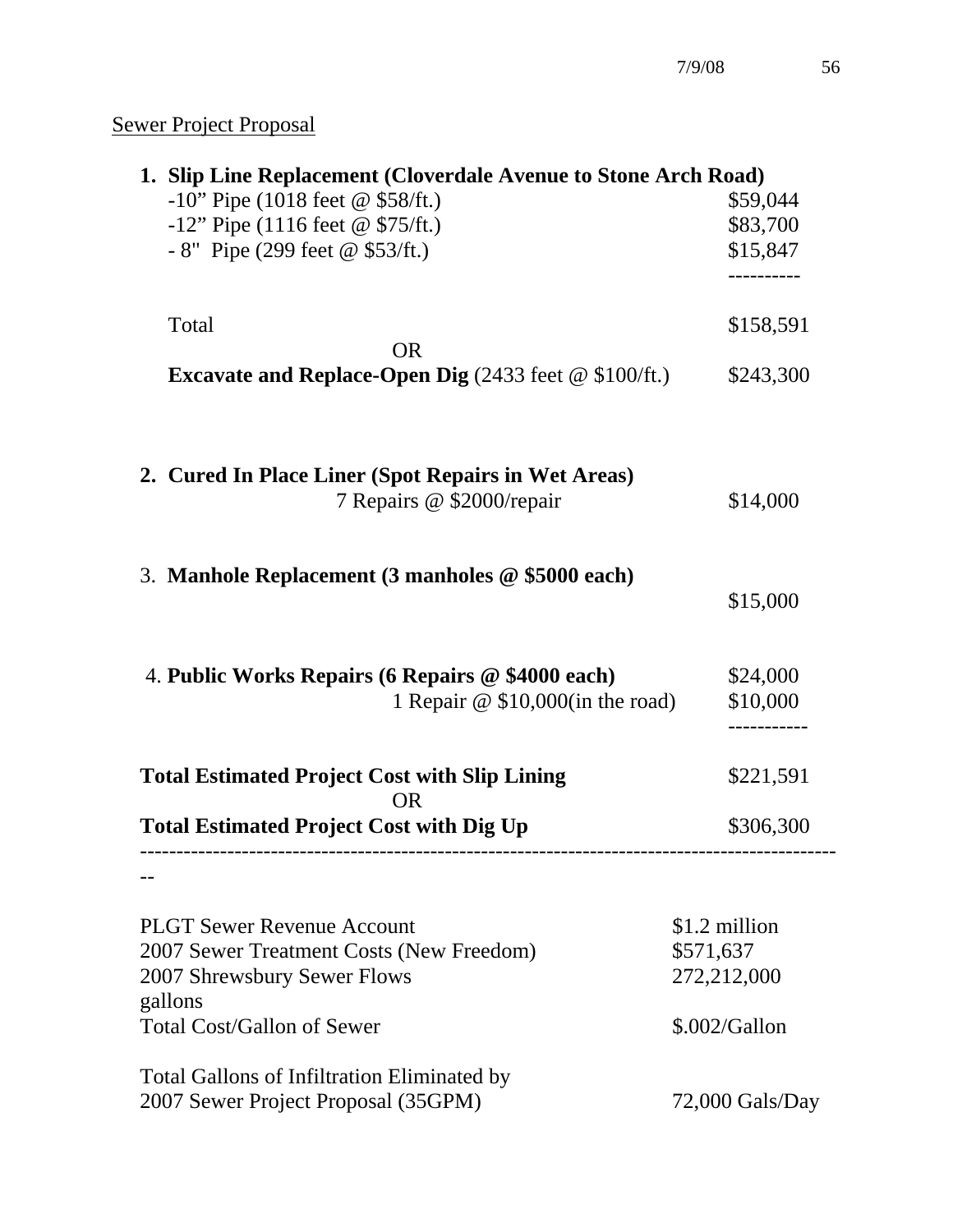| Money Saved by Repair Project    | \$144.00/Day<br>OR)<br>\$52,560/Year |
|----------------------------------|--------------------------------------|
| Project Payback with Slip Lining | 4.21 Years                           |

The work will be bid using both methods with extra work to be done based on a cost per foot. It was recommended that all interceptors be slip lined by doing so many feet per year. Collection lines are either clay or PVC pipe.

R. Buchanan moved to authorize James R. Holley & Associates to prepare the bid specifications and to advertise for bids using both methods and to include a price per foot for extra work with bids to be reviewed at the August 13 meeting. E. Stoley seconded. The motion carried with all in favor.

#### Excess Water Usage

The business at 25 West Clearview Drive is using more than one EDU. A letter and invoices were sent last November and only contacted the Borough after Sol. Rehmeyer sent a letter in February. At that time, the business owner stated he would be contracting with the York Water Company for the purchase of bulk water. The reading from the June 30 quarter showed even more water usage and is now up the three EDUs. The Secretary sent a letter and invoice for the extra two EDUs giving the owner three business days to respond. Sol. Rehmeyer was authorized to send another letter after the three day period threatening water termination and/or a municipal lien.

It was also mentioned that perhaps employees of the business are living at this address and Codes Enforcement will be asked to look at the property to see how it is being used.

### **Public Roads & Lighting** – Eric W. Stoley

#### Paving Project

The paving project is finished and the North Highland Drive and Northbrook Lane base repairs are finished. Many cracks are still present and will be sealed before winter. Costs to overlay both streets next year could be around \$115,000.00.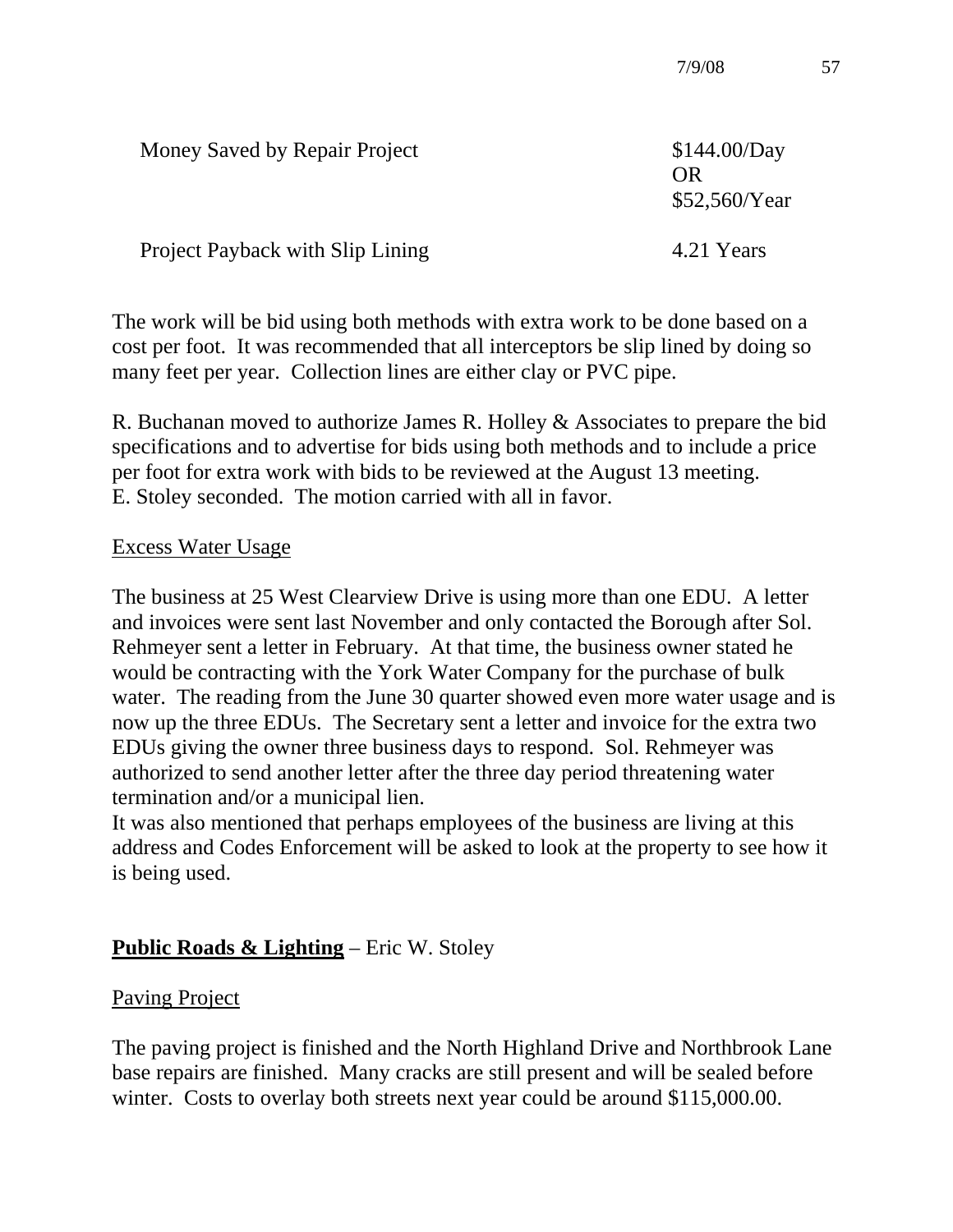#### 2008 Road Work Invoice

There is a dispute over the extra finished quantities as compared to the bid quantities and the amount of \$8,515.81 is being retained until this matter is resolved. The amount of \$76,642.29 can be paid.

E. Stoley moved to pay Shiloh Paving the amount of \$76,642.29.

R. Buchanan seconded. The motion carried with all in favor.

### Lutheran Social Services Request for a Sign

Lutheran Social Services is requesting a sign be placed at the top of the hill on South Main Street looking south to alert motorists of the driveway into its complex in the hopes that motorists on South Main Street would slow down and watch for slower moving vehicles turning right into the Lutheran Home complex.

The Borough does not have a problem with requesting permission of such a sign from PennDOT, but it is recommended the Lutheran Home retain the services of a traffic engineer to look at the problem and perhaps a turning lane could be installed or the driveway intersection could be widened or part of the solution or require the use of the entrance on Constitution Avenue. A letter will be sent to the Lutheran Home and we will wait to hear back from them. The area they are requesting a sign be placed could be in the Township.

# **Public Lands, Buildings and Finance**

### Budget Meetings

M. Ridgely submitted the following dates for budget meetings: October 1, October 15, October 29, November 19 and December 3 starting at 7:00 p.m.

### Loan Modification Agreement for Southern York County Library

A loan modification agreement for an extension for the library's promissory note with PeoplesBank to October 15, 2009, was prepared and needs to be signed by all guaranteeing municipalities.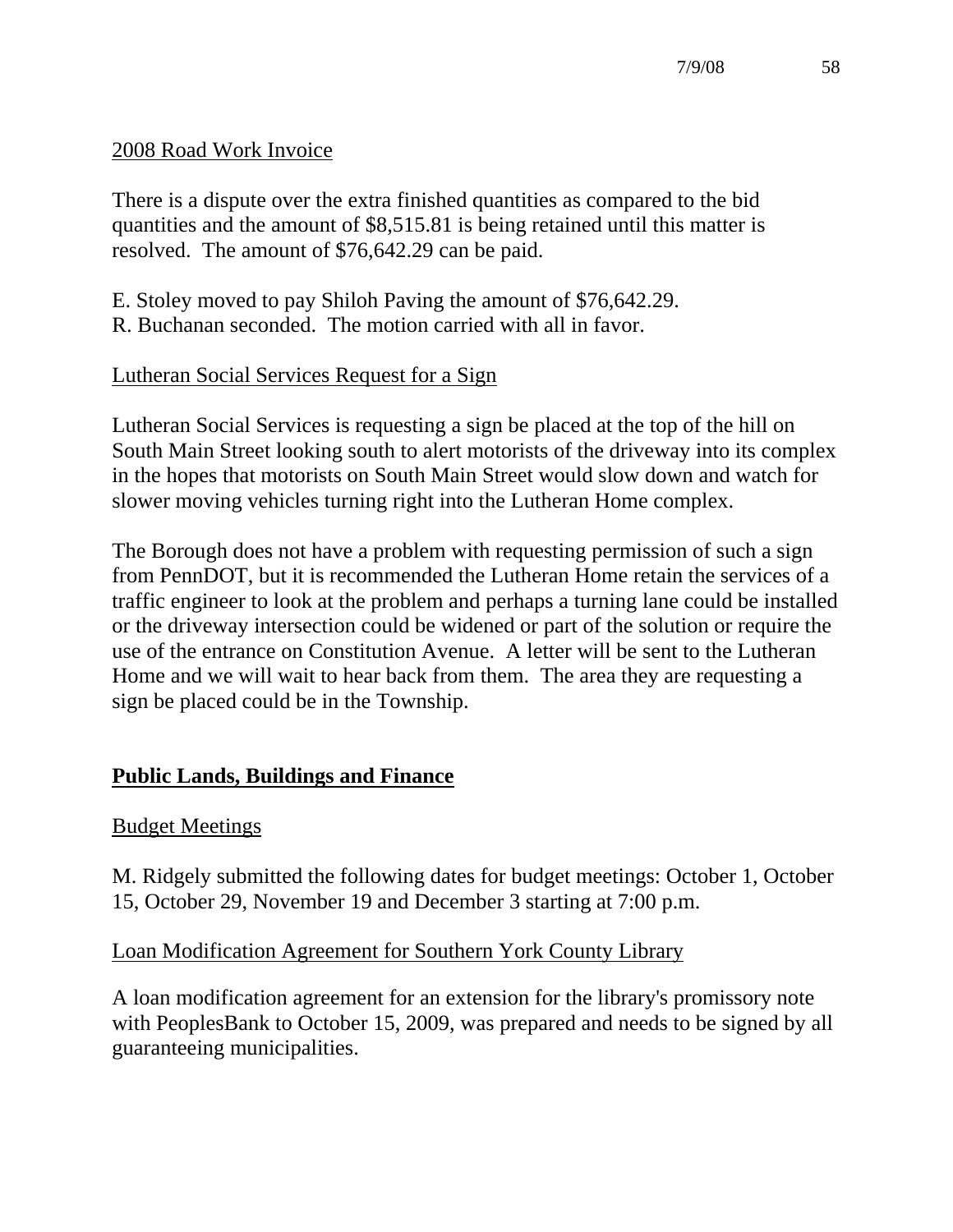E. Stoley moved that the Loan Modification Agreement be signed by Shrewsbury Borough.

T. Metz seconded. The motion carried with all in favor.

#### Grant Funds for Scout House Repairs

The amount of \$15,000.00 has been awarded through a DCED grant for renovations at the Scout House.

### **ENGINEER'S REPORT**

Already covered.

# **SOLICITOR'S REPORT**

### Refuse Bid Specifications

Bids will be advertised with an escalator clause for fuel costs with an anniversary date of October 1 for budgetary purposes. There was discussion if the costs should be reported quarterly, semi-annually or annually. Quarterly reports would result in the refuse charge to the residents being changed each quarter.

### Eitzert Farms Letter of Credit

The attorney for the developer asked if a new letter of credit could be submitted using a different bank. He was given permission providing the proper form is used.

### **Public Safety, Welfare and Personnel** – Michael R. Caum

No report.

### **Secretary's Report** – Cindy L. Bosley

No report.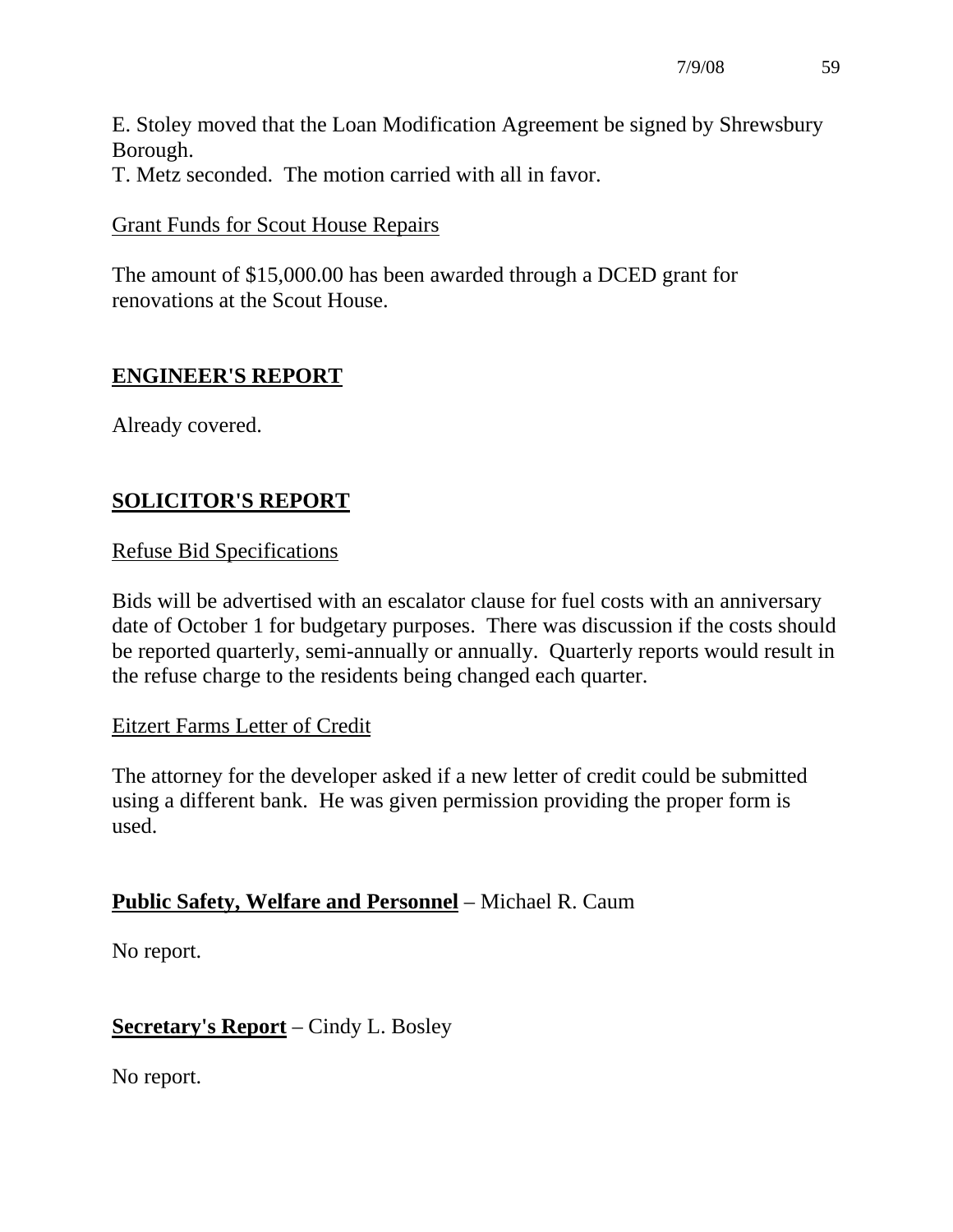### **York Area Tax Bureau** – Thomas D. Metz

The quarterly meeting is next Tuesday.

### **Subdivision, Land Development and Zoning** – Eric W. Stoley

Taken earlier.

**Planning Commission** – Eric W. Stoley

Taken earlier.

### **UNFINISHED BUSINESS**

Private Driveway at YMCA

P. Schnabel announced the YMCA will not put a blockade in front of the private driveway on their property that joins the retail area. The Buildings and Grounds Committee, with input from the York office, decided not to gate the private drive.

### **NEW BUSINESS**

### Appointment to Municipal Authority

E. Stoley moved to appoint Michael P. Smelgus to the Municipal Authority with a term to expire January 1, 2009. M. Caum seconded. The motion carried with all in favor.

Fire Chief Tony Myers passed along his thanks to the Southern Regional Police Department for their help with the fatal accident last week.

Fuel Relief for Fire Companies